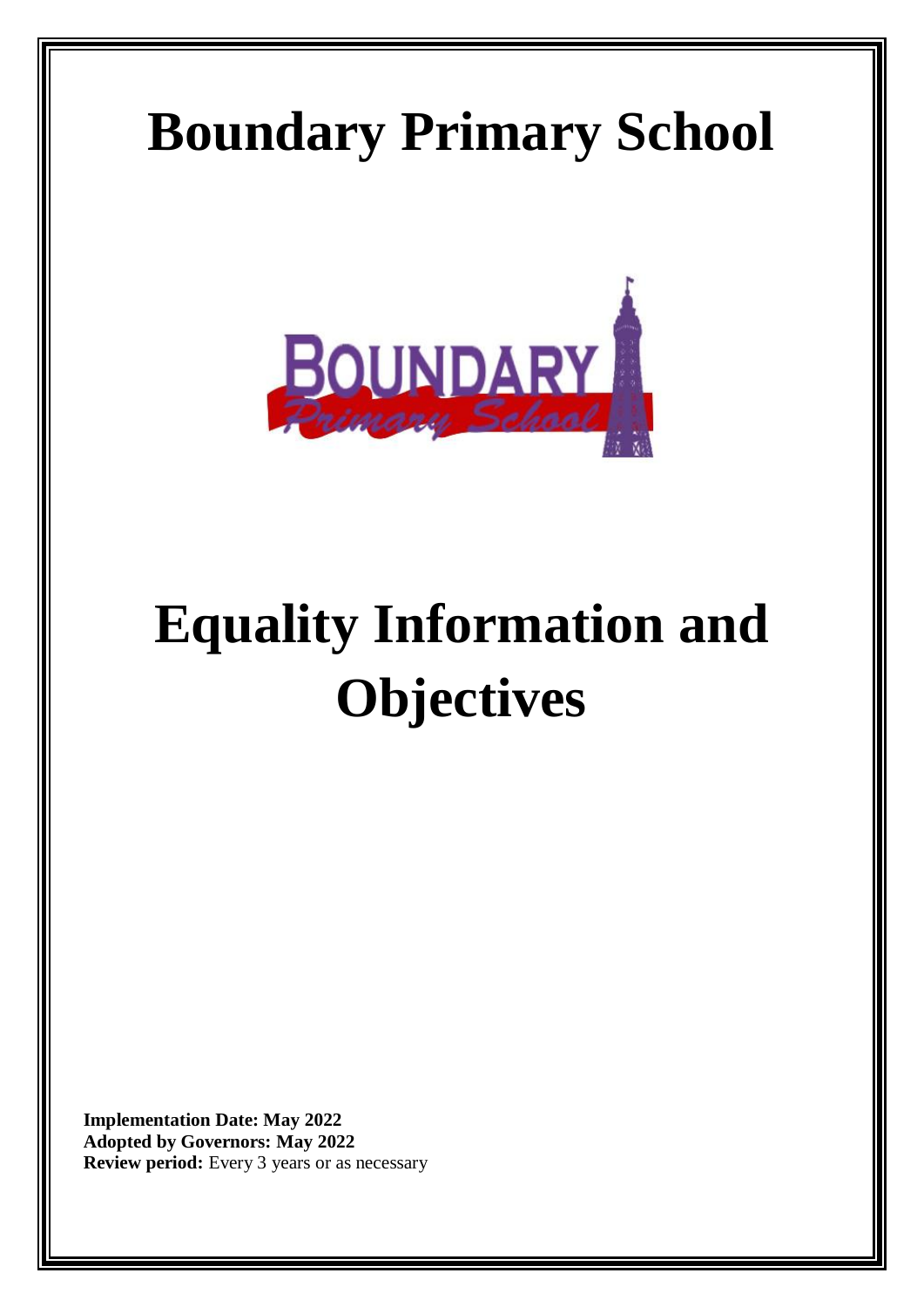#### **Contents**

## <span id="page-1-0"></span>**1. Aims**

Our school aims to meet its obligations under the public sector equality duty by having due regard to the need to:

- Eliminate discrimination and other conduct that is prohibited by the Equality Act 2010
- Advance equality of opportunity between people who share a protected characteristic and people who do not share it
- Foster good relations across all characteristics between people who share a protected characteristic and people who do not share it

# <span id="page-1-1"></span>**2. Legislation and guidance**

This document meets the requirements under the following legislation:

- [The Equality Act 2010,](http://www.legislation.gov.uk/ukpga/2010/15/contents) which introduced the public sector equality duty and protects people from discrimination
- [The Equality Act 2010 \(Specific Duties\) Regulations 2011,](http://www.legislation.gov.uk/uksi/2011/2260/contents/made) which require schools to publish information to demonstrate how they are complying with the public sector equality duty and to publish equality objectives
- This document is also based on Department for Education (DfE) guidance: [The Equality Act 2010 and](https://www.gov.uk/government/publications/equality-act-2010-advice-for-schools)  [schools.](https://www.gov.uk/government/publications/equality-act-2010-advice-for-schools)

# <span id="page-1-2"></span>**3. Roles and responsibilities**

The governing board will:

- Ensure that the equality information and objectives as set out in this statement are published and communicated throughout the school, including to staff, pupils and parents
- Ensure that the published equality information is updated at least every year, and that the objectives are reviewed and updated at least every 4 years
- Delegate responsibility for monitoring the achievement of the objectives on a daily basis to the headteacher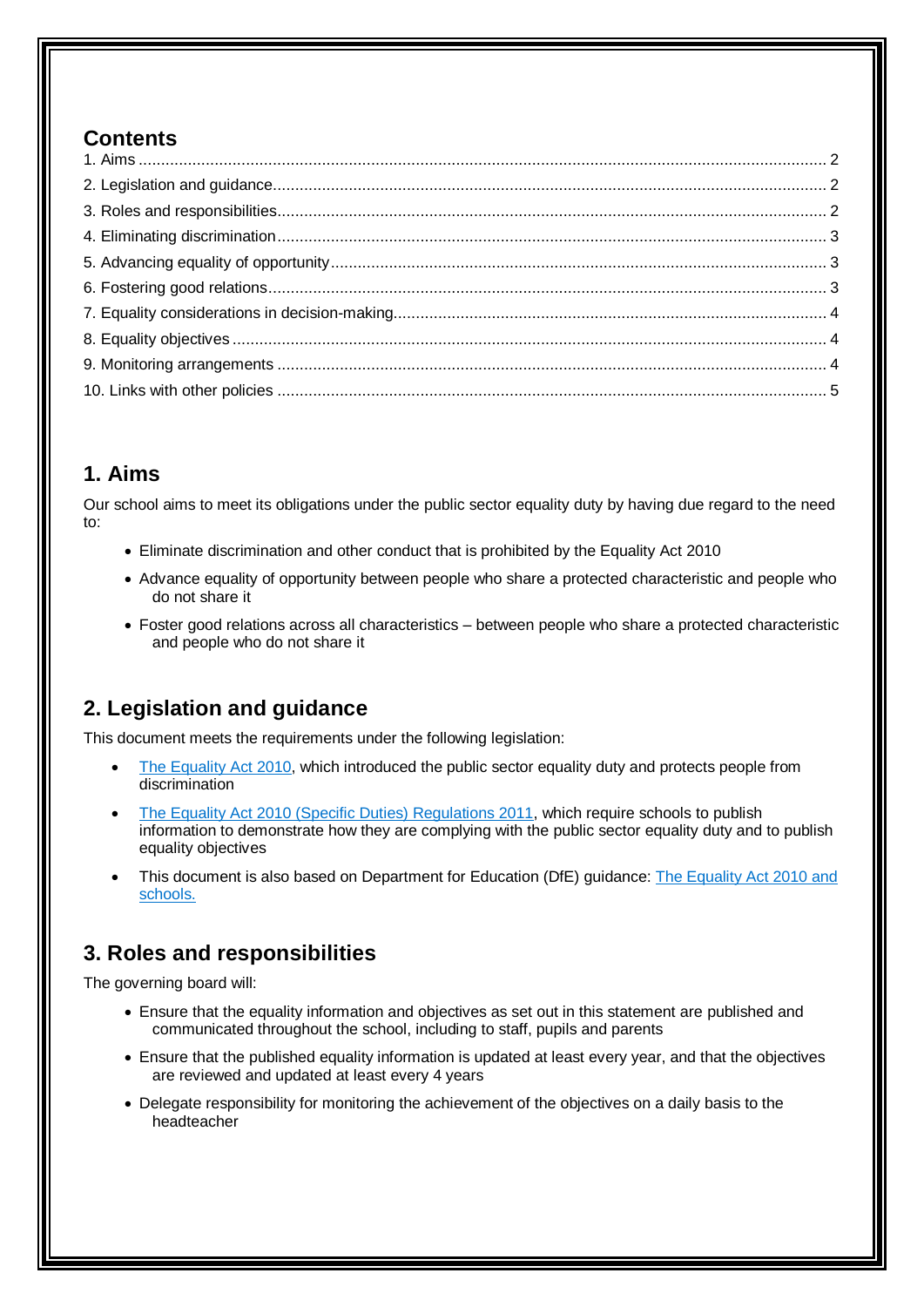The Headteacher, Miss Ashton, will:

- Promote knowledge and understanding of the equality objectives amongst staff and pupils
- Monitor success in achieving the objectives and report back to governors

The designated member of staff for equality is Miss Moyes, she will:

- Support the headteacher in promoting knowledge and understanding of the equality objectives amongst staff and pupils
- Support the headteacher in identifying any staff training needs, and deliver training as necessary

All school staff are expected to have regard to this document and to work to achieve the objectives as set out in section 8.

## <span id="page-2-0"></span>**4. Eliminating discrimination**

The school is aware of its obligations under the Equality Act 2010 and complies with non-discrimination provisions.

Where relevant, our policies include reference to the importance of avoiding discrimination and other prohibited conduct.

Staff and governors are regularly reminded of their responsibilities under the Equality Act, for example during meetings. Where this has been discussed during a meeting it is recorded in the meeting minutes.

New staff receive training on the Equality Act as part of their induction, and all staff receive refresher training every September.

The school has a designated member of staff for monitoring equality issues.

## <span id="page-2-1"></span>**5. Advancing equality of opportunity**

As set out in the DfE guidance on the Equality Act, the school aims to advance equality of opportunity by:

- Removing or minimising disadvantages suffered by people which are connected to a particular characteristic they have
- Taking steps to meet the particular needs of people who have a particular characteristic
- Encouraging people who have a particular characteristic to participate fully in any activities (e.g. encouraging all pupils to be involved in the full range of school societies)
- In fulfilling this aspect of the duty, the school will:
- Analyse attainment data of pupils with different characteristics to determine strengths and areas for improvement, implement actions in response and publish this information
- Make evidence available identifying improvements for specific groups
- <span id="page-2-2"></span>• Publish further data about any issues associated with particular protected characteristics, identifying any issues which could affect our own pupils

## **5. Fostering good relations**

The school aims to foster good relations between those who share a protected characteristic and those who do not share it by: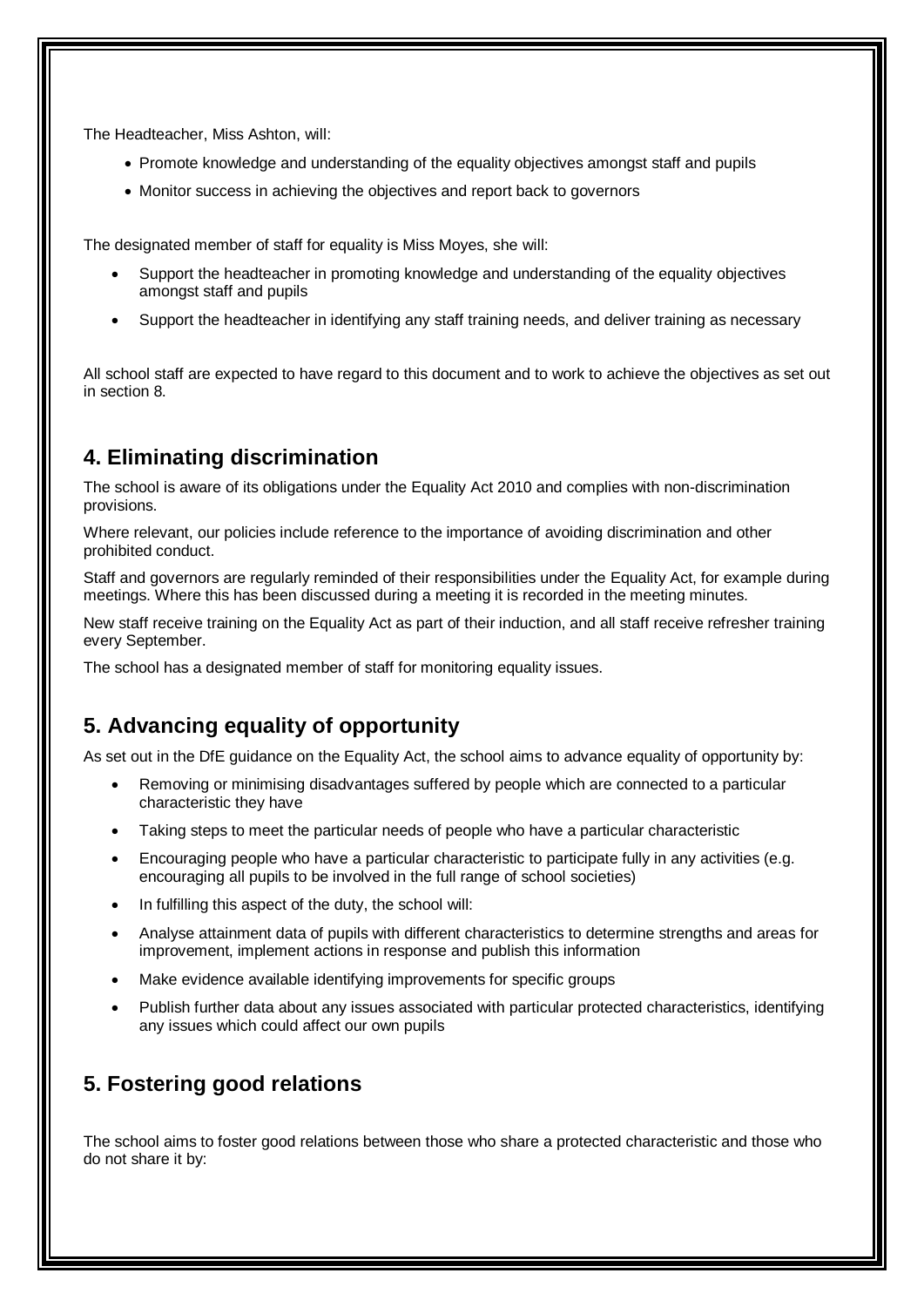- Promoting tolerance, friendship and understanding of a range of religions and cultures through different aspects of our curriculum. This includes teaching in RE, citizenship and personal, social, health and economic (PSHE) education, but also activities in other curriculum areas. For example, as part of teaching and learning in English/reading, pupils will be introduced to literature from a range of cultures
- Holding assemblies dealing with relevant issues and we may also invite external speakers to contribute
- Working with our local community. This includes inviting leaders of local faith groups to speak at assemblies, and organising school trips and activities based around the local community
- Encouraging and implementing initiatives to deal with tensions between different groups of pupils within the school. For example. All pupils are encouraged to participate in the school's activities, such as sports clubs. We also work with parents to promote knowledge and understanding of different cultures
- We have developed links with people and groups who have specialist knowledge about particular characteristics, which helps inform and develop our approach

#### <span id="page-3-0"></span>**7. Equality considerations in decision-making**

The school ensures it has due regard to equality considerations whenever significant decisions are made.

The school always considers the impact of significant decisions on particular groups. For example, when a school trip or activity is being planned, the school considers whether the trip:

- Cuts across any religious holidays
- Is accessible to pupils with disabilities
- Has equivalent facilities for boys and girls

## <span id="page-3-1"></span>**8. Equality objectives**

#### **Objective 1**

To educate all pupils and staff about discrimination and prejudice.

To achieve this objective, we will conduct regular training for staff.

To make use of the Stonewall resources.

#### **Objective 2**

To promote cultural understanding and awareness of different religious beliefs between different ethnic groups within our community.

To achieve this objective, we will ensure a robust RE curriculum including visits and visitors.

#### **Objective 3**

To monitor and promote the involvement of all groups of students in the extra-curricular life of the school, including leadership opportunities, especially students with special educational needs.

<span id="page-3-2"></span>To achieve this objective, we will review extra-curricular take-up, half termly